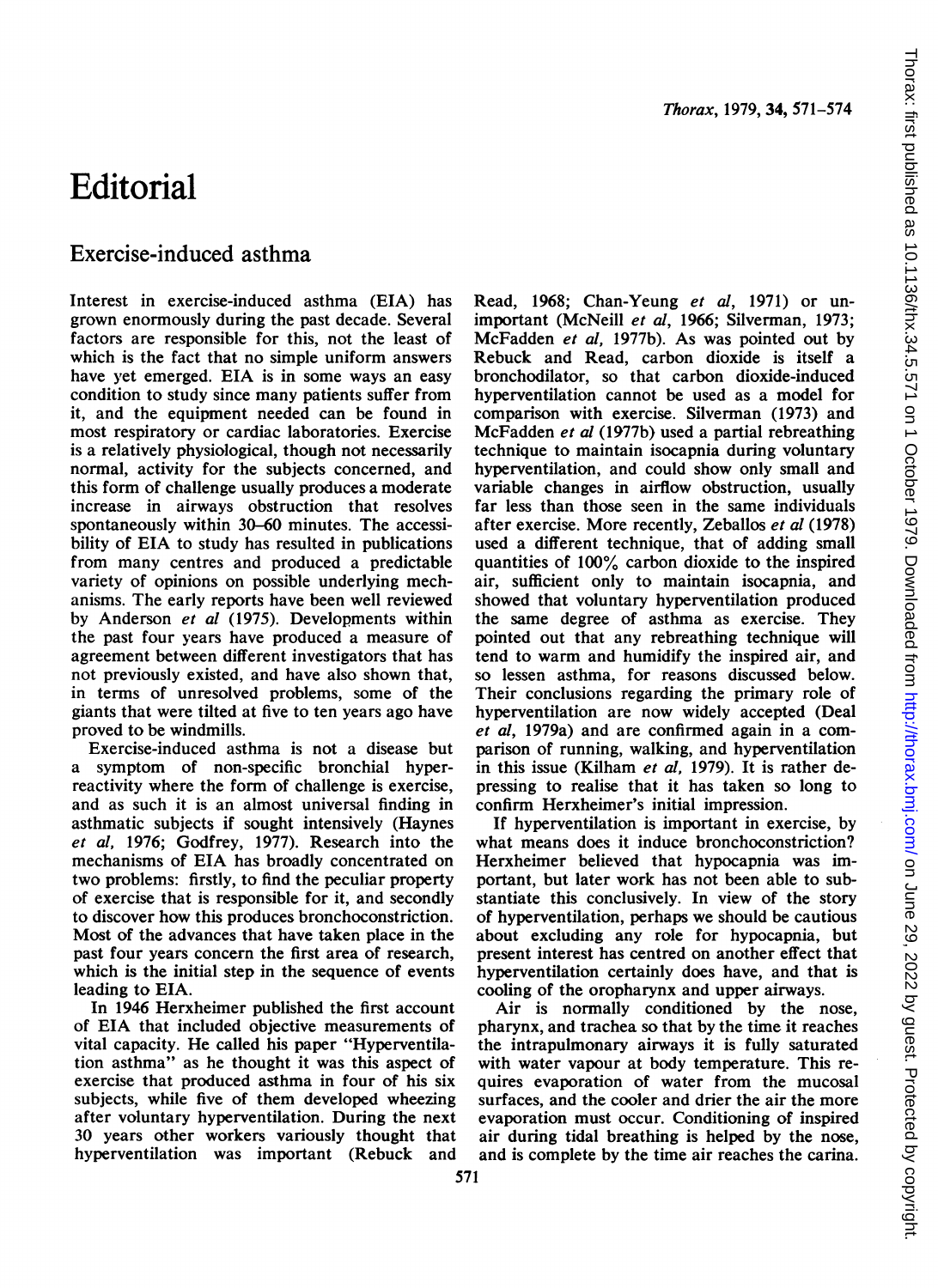During the hyperventilation of exercise, when mouth breathing is used, not only does the mucosa in the upper respiratory tract become even cooler, but the level at which full conditioning occurs may move further down the respiratory tract (Chen and Horton, 1977). Humidification or warming of the inspired air reduces EIA (Weinstein et al, 1976; Bar-Or et al, 1977; Chen and Horton, 1977; Strauss et al, 1978; Deal et al, 1979b), while cooling it exacerbates the response (Strauss et al, 1977; Deal et al, 1979b). Nasal breathing also produces a smaller response than mouth breathing in the same individuals (Shturman-Ellstein et al, 1978). Elegant expressions to calculate the asthmatic response from the "thermal load" on the airways have been derived by Deal et al (1979b). Yet again it has taken a long time; as long ago as 1952, in the discussion that followed Pearson's paper on "The effect of exercise in asthma" presented to the British Association of Allergists, Dr C Britton asked "whether air had been breathed through the nose or the mouth, and whether therefore the temperature of the inspired was not an important factor."

These studies perhaps help to explain some of the variation of EIA with time, and between different centres where atmospheric conditions may differ considerably. They probably explain too the differences reported between various forms of exercise in their ability to induce EIA. Swimming, in particular, has always been less effective than other exercises, but has been studied in heated indoor pools, where the high water content of the inspired air would blunt any response (Fitch and Morton, 1971; Anderson, 1972). The differences between other forms of exercise, about which so much has been written, are probably due to the different degrees or patterns of hyperventilation. It would appear that if hyperventilation is sufficient and comparable, there is nothing to choose between different forms of exercise carried out in the same environment in their ability to induce EIA.

While there appears to be international agreement, so far, on the initial events leading to EIA, there is not yet agreement as to how hyperventilation and airway cooling lead to bronchoconstriction. There are essentially two schools of thought, one supporting a central role for the vagus nerve (Zeballos et al, 1978) and the other putting forward a similar role for mediator substances released from mast cells in the airways (Deal et al, 1978, 1979a).

The vagus nerve certainly would seem to be well suited in such a role, since it is easy to envisage a physical effect, such as mucosal cooling,

triggering vagal irritant receptors in the oropharynx and large airways. Direct stimulation of these receptors is known to result in bronchoconstriction experimentally (this subject has recently been reviewed by Widdicombe, 1975) and EIA has been inhibited by oropharyngeal anaesthesia using 2% lignocaine (McNally et al, 1978). The degree of protection afforded by local anaesthetic in this study was variable, although significant overall, and it is of course not possible to compare an adequate placebo in such an experiment. Most investigators have concentrated on trying to block vagal efferent activity with anticholinergic drugs rather than to abolish afferent activity with local anaesthetic, which, apart from its potential hazards, is also extraordinarily unpleasant. There seems to be no doubt that a proportion of all patients studied are protected by anticholinergic premedication, provided that this is given in more than just bronchodilator doses, and this proportion may be as high as 50-70%. Protection is greatest in those with predominantly large airway responses to exercise as assessed by helium-oxygen expiratory flow-volume curves, and this is perhaps to be expected in view of the known sites of vagal airway innervation (Mc-Fadden et al, 1977a; Thomson et al, 1978). The doses of drug required are about 4-6 mg of inhaled atropine or 1–2 mg of ipratropium bromide (Deal et al, 1978; Thompson et al, 1978). Care must be taken in the interpretation of results to allow for the bronchodilator effects of anticholinergic blockade, but the concept of these large doses of drug is compatible with the enormous doses that may be needed to block reflex vagal effects in experimental animals (Gold, 1975). Large doses of atropine were found not to prevent the cold air-induced increase in EIA by Deal et al (1978), which argues against <sup>a</sup> central vagal role. No study has yet shown uniform protection from EIA by vagal blockade, and while there is no doubt that many individuals may have a predominant vagal component to their EIA, it is still not known if this is due to the direct effect of cooling on irritant receptors. An alternative theory is that cooling induces mediator release from mast cells, rather as in cold urticaria, which in turn might activate vagal receptors in some individuals, or which might act directly on bronchial smooth muscle in others (Deal et al, 1978).

It is difficult to see how present techniques of blockade can improve our knowledge about the vagus and EIA further, since even larger doses of anticholinergic drugs will become very unpleasant, and local anaesthetic drugs may themselves produce effects on mast cells even if the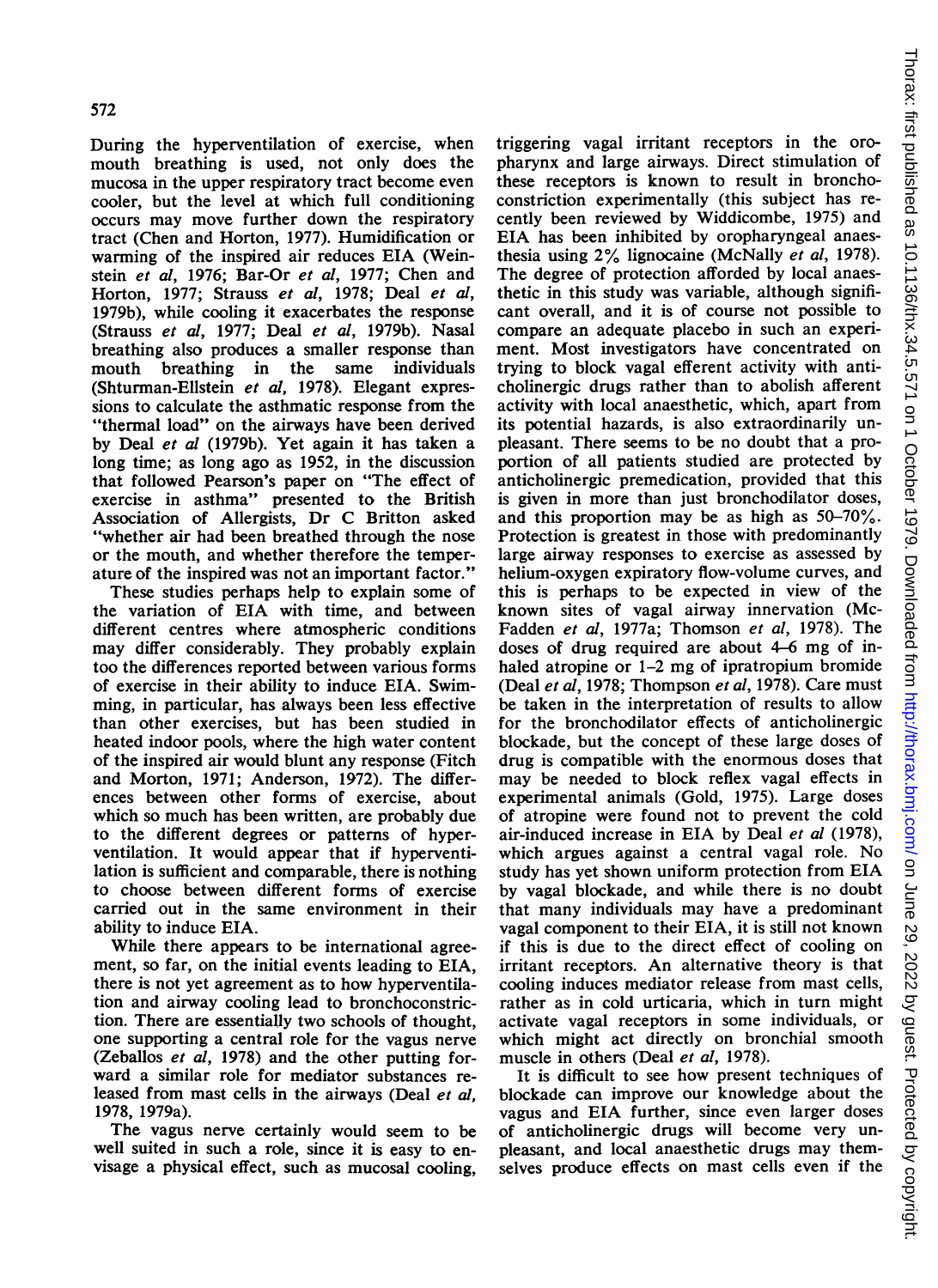problems of safety and tolerability can be overcome (Weiss et al, 1978). It is probably to mast cells and mediators that we must look for further information, since technical advances have by no means reached their full potential in this field.

It is important to realise that there is no direct evidence that mediators are involved in EIA. The most often quoted evidence is that sodium cromoglycate, a drug that is thought to act by stabilising mast cells, can block EIA in many people (Davies, 1968; Silverman, 1973). No-one has yet shown this mode of action in man, and many drugs are better in-vitro "mast cell stabilisers" than cromoglycate without being effective in asthma, let alone EIA. Another indirect piece of evidence that mediators are important is that there is a refractory period after one attack of EIA when it is much less easy to induce another attack (Edmunds et al, 1978). Full recovery of sensitivity to exercise may take 90-120 minutes, and this has been taken to indicate that stores of mediator substances need replenishing (McNeill et al, 1966; Edmunds et al, 1978). More direct evidence for mediator release has only recently been sought, and studies are still at an early stage. Several centres have looked for histamine in peripheral arterial plasma during EIA and have found no increase (McFadden and Soter, 1977), a large increase but without control subject data (Ferris et al, 1978), or a moderate increase, not significantly different from that in normal controls (Charles et al, 1979). The difficulty of this approach is that basophilia is a normal response to exercise, and some histamine from these basophils may leak into the plasma, without necessarily implying intrapulmonary mast cell degranulation. At the same time histamine is removed rapidly from the circulation, and relatively large quantities must be released to influence plasma concentrations. A search for other mediators may be more rewarding, provided the technical problems of assaying them in minute quantities can be overcome.

Another approach which will certainly be more widely applied and which perhaps offers the best immediate chance of providing evidence for the involvement of mediators, is the use of specific mediator antagonists such as antihistamines (H<sub>1</sub> and  $H<sub>2</sub>$ ) and anti-SRS-A compounds. The pharmaceutical industry is now producing several such substances, and it is important that they receive properly controlled trials in EIA.

EIA is generally agreed to be a heterogenous condition, and workers who support vagal or mast cell theories would probably not claim that one mechanism is totally exclusive of the other. It is even possible that different mechanisms may operate in the same individual at different times, depending on the underlying state of his asthma. During the past few years, definite progress has been made in understanding EIA, but the roundabout way in which this progress has been made should deter anyone from being too dogmatic or predicting future advances too confidently.

> <sup>J</sup> P R HARTLEY Llandough Hospital, Penarth, S Glamorgan.

## **References**

- Anderson, <sup>S</sup> D (1972). Physiological aspects of exercise-induced bronchoconstriction. PhD thesis, University of London.
- Anderson, S. D. Silverman, M. König, P. and Godfrey, S (1975). Exercise-induced asthma. British Journal of Diseases of the Chest, 69, 1-39.
- Bar-Or, 0, Neuman, I, and Dotan, R (1977). Effects of dry and humid climates on exercise-induced asthma in children and preadolescents. Journal of Allergy and Clinical Immunology, 60, 163-168.
- Chan-Yeung, M M W, Vyas, M N, and Grzybowski, S (1971). Exercise-induced asthma. American Review of Respiratory Disease, 104, 915-923.
- Charles, T J, Hartley, <sup>J</sup> P R, Seaton, A, Taylor, W H, and Westwood, A (1979). Arterial histamine in exercise-induced asthma. Clinical Science, 56, 8P.
- Chen, W Y, and Horton, D <sup>J</sup> (1977). Heat and water loss from the airways and exercise-induced asthma. Respiration, 34, 305-313.
- Davies, S E (1968). The effect of disodium cromoglycate on exercise-induced asthma. British Medical Journal, 3, 593-594.
- Deal, E C, McFadden, E R, Ingram, R H, and Jaeger, J J (1978). Effects of atropine on potentiation of exercise-induced bronchospasm by cold air. Journal of Applied Physiology: Respiratory, Environmental and Exercise Physiology, 45, 238-243.
- Deal, E C, McFadden, E R, Ingram, R H, and Jaeger, J J (1979a). Hyperpnea and heat flux: initial reaction sequence in exercise-induced asthma. Journal of Applied Physiology: Respiratory, Environmental and Exercise Physiology, 46, 476-483.
- Deal, E C, McFadden, E R, Ingram, R H, Strauss, R H, and Jaeger, J J (1979b). Role of respiratory heat exchange in production of exercise-induced asthma. Journal of Applied Physiology: Respiratory, Environmental and Exercise Physiology, 46, 467- 475.
- Edmunds, A T, Tooley, M, and Godfrey, <sup>S</sup> (1978). The refractory period after exercise-induced asthma: its duration and relation to the severity of exercise. American Review of Respiratory Disease, 117, 247- 254.
- Ferris, L, Anderson, <sup>S</sup> D, and Temple, D M (1978). Histamine release in exercise-induced asthma. British Medical Journal, 1, 1697.